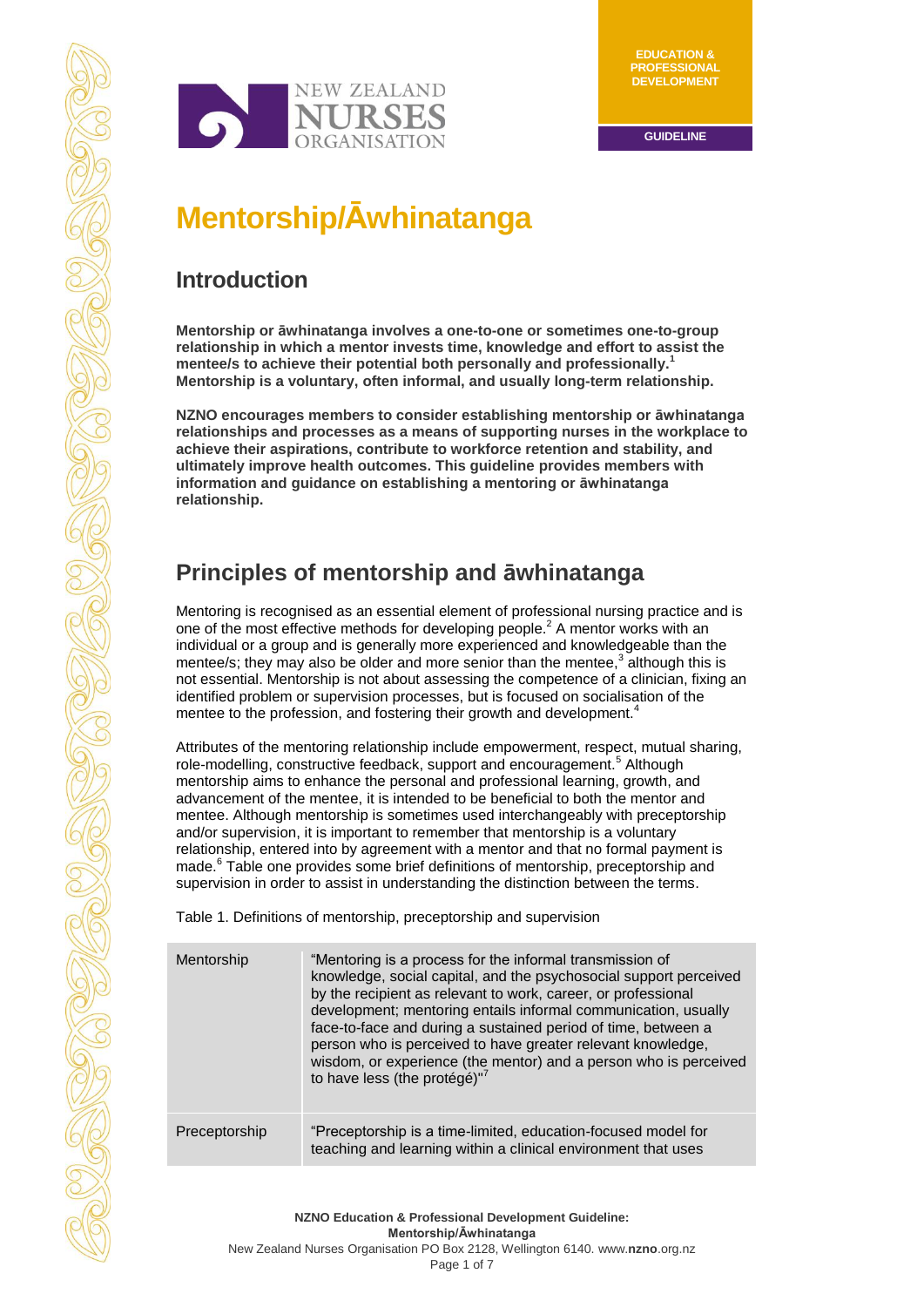|                                             | clinical staff as role models. Its primary goal is to assist new staff<br>and students to adapt to their roles, develop clinical skills and<br>socialize the novice to a department or institution" <sup>8</sup>                                                                                                                                                                                                          |
|---------------------------------------------|---------------------------------------------------------------------------------------------------------------------------------------------------------------------------------------------------------------------------------------------------------------------------------------------------------------------------------------------------------------------------------------------------------------------------|
| Professional and<br>Clinical<br>Supervision | There are many definitions of professional and clinical supervision<br>but all agree that it is a practice focused professional relationship<br>that enables reflection on practice with the support of a skilled and<br>qualified supervisor. <sup>9</sup> Professional and clinical supervision<br>facilitates professional growth by allowing safe and supported<br>exploration of clinical practice. <sup>10,11</sup> |

For Māori, the principals of āwhinatanga include whakapapa, whanaungatanga, te reo, tautokotanga, manaakitanga, rangatiratanga, māhakitanga, utu, kotahitanga, wairuatanga, and kaitiakitanga.<sup>12</sup> It is important to note that within a Pākehā framework the job of mentor usually falls to respected and more senior colleagues as noted above. However, within a Māori framework the job of mentoring most appropriately falls to iwi elders or whānau leader.<sup>13</sup>

Given the diverse multicultural make-up of the New Zealand nursing workforce, it is important that any process of āwhinatanga or mentorship is mindful of the above principles and acknowledges the cultural imperatives required for a successful outcome. Approaches to mentoring and āwhinatanga may be different for nurses of different cultures and successful programmes will need to ensure culturally appropriate approaches are utilised at all stages of the process.<sup>14</sup>

### **Role of the mentee**

Often it is the mentee who initiates the mentoring relationship. Nurses who wish to identify opportunities for career advancement, to enhance professional development, or build their knowledge of tikanga Māori may find a mentorship relationship particularly beneficial.<sup>15</sup> The mentee will need to decide if professional or cultural mentorship is most appropriate based on their individual circumstances or the nature of the community they are working with. Acquiring a mentor can help provide the additional support and guidance needed to achieve personal and career goals. The following benefits associated with participation in mentorship have been identified for mentees:<sup>16</sup>

- > increased feelings of competence and confidence in practice;
- > decreased stress;
- > increased job satisfaction;
- > expanded networks;
- > more likely to complete programmes of study;
- > leadership development.

A systematic review by Sambunjak, Straus and Marusic<sup>17</sup> found that it is important for mentees to both take the initiative in cultivating the relationship with their mentor, and be committed to the success of the mentorship relationship. In addition, Sambunjak et al. recommend that mentees be:

- > proactive;
- > willing to learn;
- > prepared for meetings; and
- > prepared to respond honestly to feedback.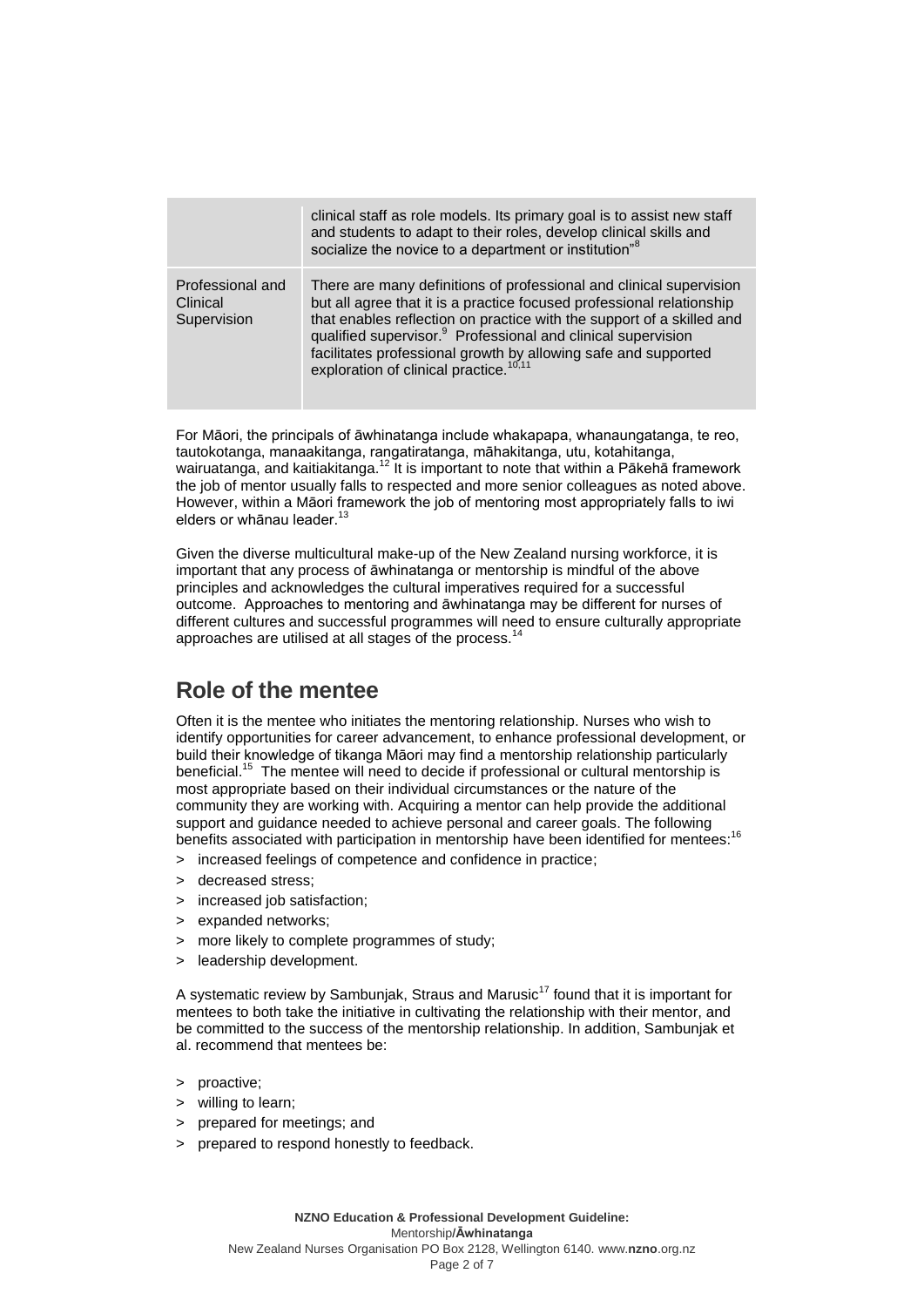Self-reflection is also encouraged.<sup>18</sup> The mentee should be prepared to be open and honest, and contribute to a trusting and collegial relationship with their mentor.<sup>19</sup> Mentee's should be respectful of their mentor's efforts and mindful of their other commitments.<sup>20</sup> The mentee should also be aware that where information is shared with a mentor that identifies a situation that could be considered 'unsafe' for the nurse, a colleague or patient/s, for example if a mentee discloses a situation in a workplace that is putting patients or individuals at risk of harm, the mentor may be required to disclose this information to others.

Sustaining mana, mauri and wairua are essential elements of an āwhinatanga relationship along with recognition that the upward mobility of an individual is linked to the upward mobility of whānau, hapu and iwi. $^{21}$  Successful mentoring programmes for Māori in workplaces may need to emulate the successes of those found in educational institutions. Tahau-Hodges<sup>22</sup> has found that good practice in mentoring programmes for Māori include:

- > prioritisation of mentoring or āwhinatanga as an important support activity for Māori;
- > programmes based on Māori values, principles and practices, supported at senior management level, and with dedicated infrastructure and resourcing;
- > utilisation of data and information to refine responsiveness to Māori needs;
- > providing mentoring activities and services that encourage long-term whānau-like relationships;
- > providing mentoring activities and services that focus on 'holistic' wellbeing;
- > contributing to community development and leadership through building the capacity of participants to 'give back' to their communities; and
- > supporting Māori to develop their identity as Māori.

### **Role of the mentor**

A mentor may be an expert or leader within their field however this is not essential and some have found that a mentor's ability to guide a person is more important than their leadership or expertise. $^{23}$  As noted earlier, in Māori mentorship or āwhinatanga relationships, a mentor may be an iwi elder or whanau leader. $^{24}$  It is important to acknowledge that the mentee is an adult learner and the mentor will need to recognise the knowledge and experience the mentee brings with them to the relationship. Sambunjak et al.'s review identified the key attributes of a mentor from a western perspective and these are summarised in Table 1.

#### Table 1: Summary of key attributes of a mentor<sup>25</sup>

- > Honesty
- > Sincerity
- > An active listener
- > Non-judgemental
- > Responsive
- > Accessible
- > Dedicated to developing the relationship with the mentee
- > Able to assist mentees to define and reach goals
- > Knowledgeable and experienced
- > Reliable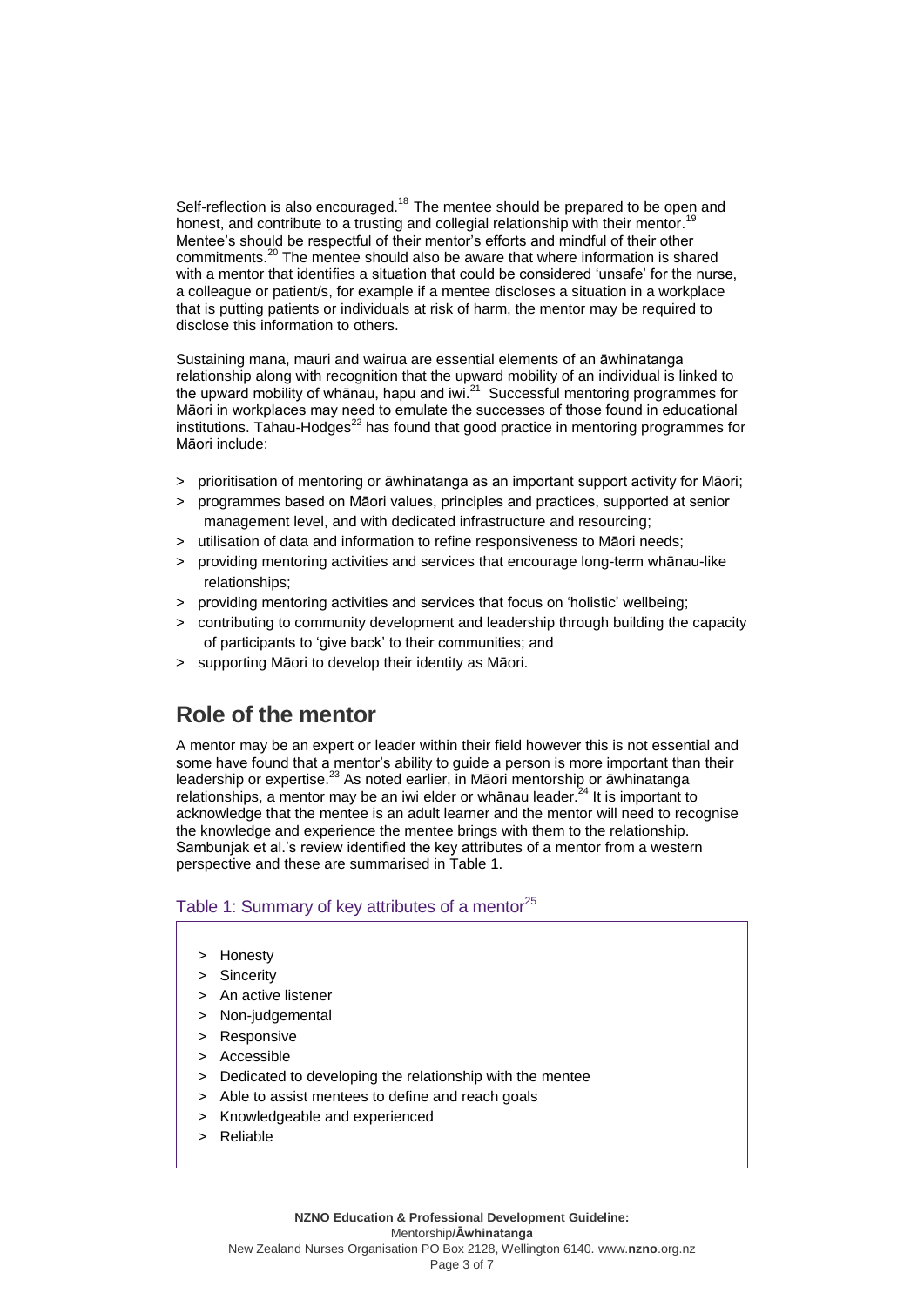- > Well-respected in their field
- > Compatible with their mentee in terms of practice style, vision and personality

Being a mentor can have significant benefits including:<sup>26</sup>

- > enhanced self-fulfillment;
- > increased job satisfaction;
- > greater feelings of value;
- > improved interpersonal skills;
- > improved job performance;
- > increased learning, personal growth and leadership skills;
- > access to new knowledge, different perspectives and newer generational issues;
- > potential for career advancement.

Nurses who wish to share their knowledge and expertise with other nurses may find volunteering to be a mentor a satisfying way to achieve their goals.

# **Establishing a mentorship relationship**

The context of the mentoring relationship will depend on whether it is a formal or informal mentorship relationship. Most New Zealand health organisations have formal preceptor programmes and associated training, but mentorship in the way we refer to it in this document is likely to be a less formal and less structured relationship. All parties, including employers, should recognise that successful mentorship requires time and we recommend that mentorship is acknowledged and supported in workplaces. Elements to consider when establishing a mentorship relationship are:

- > compatibility between a mentor and mentee;
- > whānau, hapu or iwi expectations;
- > communication styles;
- > boundaries or limits to the relationship;
- > dealing with disagreements;
- > options for 'opting out' if either party has difficulty with the relationship;
- > availability of time and support from the employer to ensure a successful relationship.

When choosing a mentor, a mentee may look for someone who knows them already and has observed them grow professionally, or a mentorship relationship may flow naturally from a relationship in which one person is already supporting and guiding the other. A mentor may identify someone in their workplace and approach them regarding the potential of establishing a mentorship relationship, or a tribal elder may appoint a mentor. Choosing to work with a potential mentor on a project or committee may help to confirm compatibility between mentor and mentee. $^{27}$  It is important to discuss expectations, learning styles, and limits or boundaries around the relationship where appropriate.

## **Outcomes of effective mentorship**

Mentorship is intended to be beneficial for both the mentor and mentee. Sambunjak et  $al.<sup>28</sup>$  suggest that a mentoring relationship be based on the following values: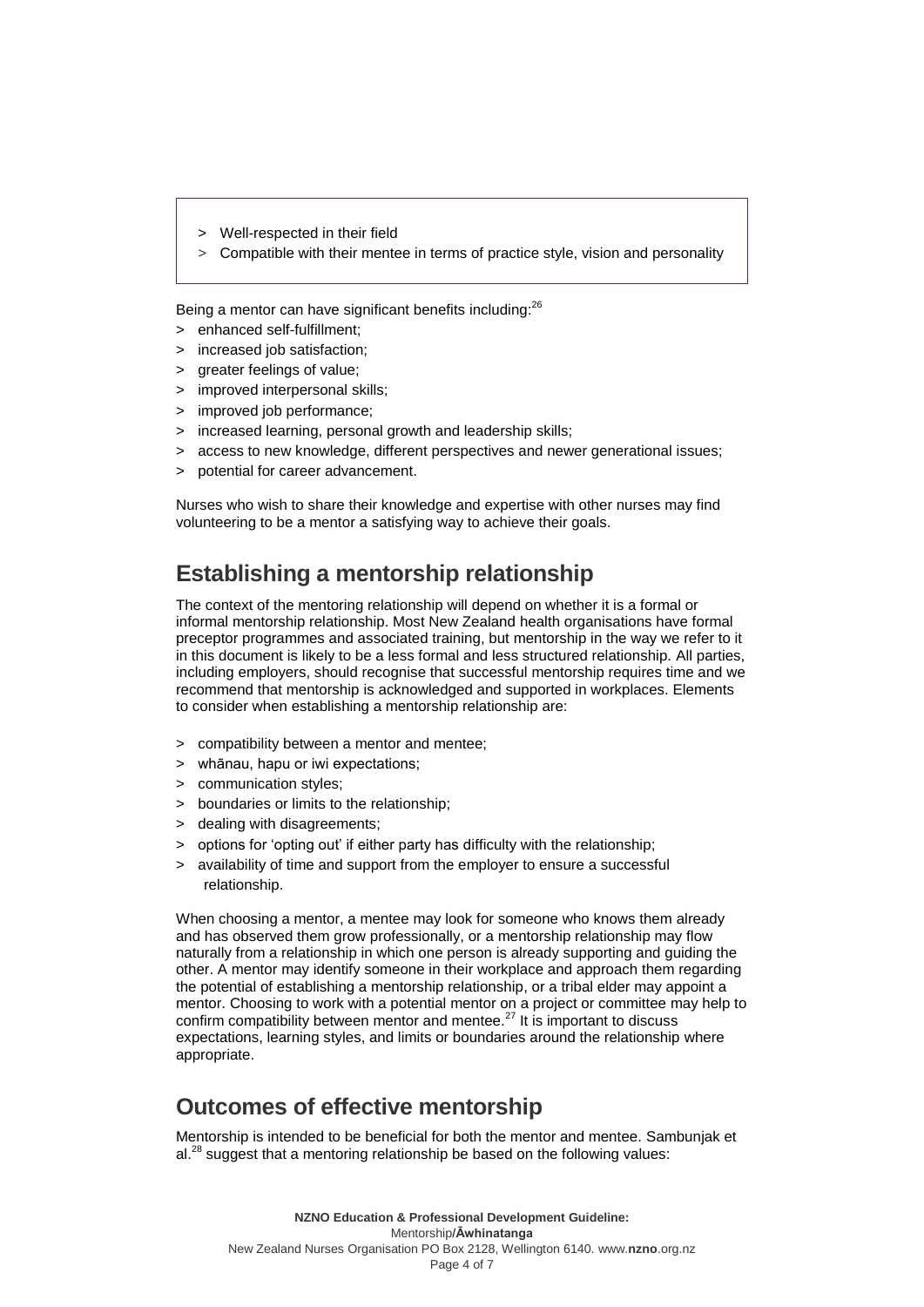- > honesty;
- > trust;
- > mutual respect;
- > open communication;
- > confidentiality.

Effective mentorship is likely to positively affect the professional and personal lives of both the mentor and mentee.<sup>29</sup> Over time, as the mentee progresses in his/her career, the relationship may evolve into that of a peer-relationship,<sup>30</sup> and for Māori into whānau and tribal leadership roles. $31$  It is also natural that the relationship may come to an end. <sup>32</sup> Both the mentor and mentee should remain mindful that over-dependence doesn't occur and be willing to address any conflict or challenges as they arise.<sup>33</sup>

### **Further information**

Further information can be found in the following publication available from the NZNO library:

> Donner, G., & Wheeler, M. (2007). A guide to coaching and mentoring in nursing. Geneva: International Council of Nurses.

For further information on aspects of āwhinatanga the following article also available from the NZNO library may be helpful:

> Hook, G. R, Waaka, T., & Raumati, L. P. (2007). Mentoring Māori within a Pākehā framework. *MAI Review, 3*(1).

#### **References**

 $\overline{a}$ 

 $1$  Canadian Nurses Association. (2004). Achieving excellence in clinical practice: a guide to preceptorship and mentoring. Ottawa: Canadian Nurses Association; Donner, G., & Wheeler, M. (2007).

A guide to coaching and mentoring in nursing. Geneva: International Council of Nurses. <sup>2</sup> Hook, G. R, Waaka, T., & Raumati, L. P. (2007). Mentoring Māori within a Pākehā framework. *MAI Review, 3*(1); Dorion, N. (2011). Nursing mentorship programs: Creating a culture of mentorship. SRNA Newsbulletin, 13(1), 27-27.

<sup>3</sup> Canadian Nurses Association. (2004). Achieving excellence in clinical practice: a guide to preceptorship and mentoring. Ottawa: Canadian Nurses Association.

<sup>4</sup> Gopee, N. (2008). Mentoring and supervision in healthcare. London: Sage Publications; Canadian Nurses Association. (2004). Achieving excellence in clinical practice: a guide to preceptorship and mentoring. Ottawa: Canadian Nurses Association; Donner, G., & Wheeler, M. (2007). A guide to coaching and mentoring in nursing. Geneva: International Council of Nurses.

 $\overline{5}$  Gopee, N. (2008). Mentoring and supervision in healthcare. London: Sage Publications; Canadian Nurses Association. (2004). Achieving excellence in clinical practice: a guide to preceptorship and mentoring. Ottawa: Canadian Nurses Association; Donner, G., & Wheeler, M. (2007). A guide to coaching and mentoring in nursing. Geneva: International Council of Nurses.<br><sup>6</sup> Donner, G., & Wheeler, M. (2007). A guide to coaching and mentoring in nursing. Geneva:

International Council of Nurses.

<sup>7</sup> Bozeman, B., Feeney, M. (2007)[. Toward a useful theory of mentoring: a conceptual analysis and](http://aas.sagepub.com/cgi/content/abstract/39/6/719)  [critique.](http://aas.sagepub.com/cgi/content/abstract/39/6/719) *Administration & Society 39*(6), 719–739[. doi](http://en.wikipedia.org/wiki/Digital_object_identifier)[:10.1177/0095399707304119.](http://dx.doi.org/10.1177%2F0095399707304119) p.731<br><sup>8</sup> Tan, K., Feuz, C., Bolderston, A., & Palmer, C. (2011). A literature review of preceptorship: a model for

the medical radiation sciences? *Journal of Medical Imaging and Radiation Sciences, 42*(1), 15-20. p.15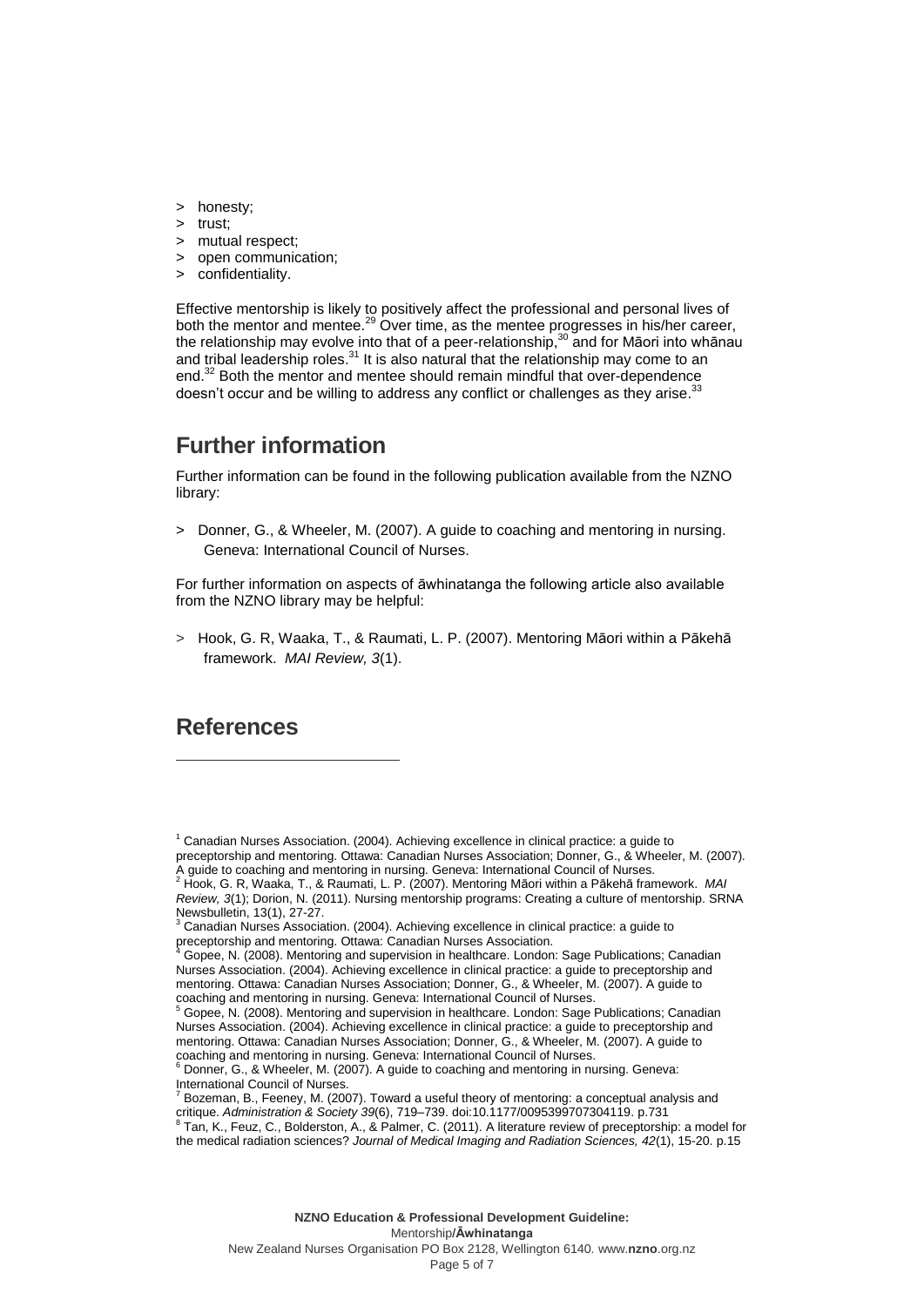$\overline{a}$ 

midwives: an evaluation study. *Journal of Advanced Nursing*, 33,(2), 216-224. <sup>10</sup> Fulton, J., & Oliver, D. (2001). Clinical supervision: a psychodynamic approach. *Research for nursing*  practice. Retrieved March 21<sup>st</sup>, 2005, from http://www.graduateresearch.com/Fulton.htm

 $11$  Maggs, C., & Biley, A. (2000). Reflections on the role of the nursing development facilitator in clinical supervision and reflective practice. *International Journal of Nursing Practice*, 6, (4), 192-196.<br><sup>12</sup> Hook C. D. Westles T. and reflective practice. *International Journal of Nursing Practice*, 6, (4), 192-196.

<sup>12</sup> Hook, G. R, Waaka, T., & Raumati, L. P. (2007). Mentoring Māori within a Pākehā framework. *MAI* 

*Review, 3*(1). <sup>13</sup> Hook, G. R, Waaka, T., & Raumati, L. P. (2007). Mentoring Māori within a Pākehā framework. *MAI Review, 3*(1).

<sup>14</sup> Mara, D., & Marsters, M. (2009). Pasifika students: supporting academic success through the provision of mentoring. Hawkes Bay: EIT and Ako Aotearoa.

<sup>15</sup> Simpson, M., & Beynon, C. (2005). Caring, connecting, empowering: a resource guide for implementing nursing mentorship in public health units in Ontario. Ontario: Public Health Education, Research and Development; Hook, G. R, Waaka, T., & Raumati, L. P. (2007). Mentoring Māori within a Pākehā framework. *MAI Review, 3*(1). <sup>16</sup> Dorion, N. (2011). Nursing mentorship programs: Creating a culture of mentorship. SRNA

Newsbulletin, 13(1), 27-27; Canadian Nurses Association. (2004). Achieving excellence in clinical practice: a guide to preceptorship and mentoring. Ottawa: Canadian Nurses Association; Tahau-Hodges, P. (2010). *Kaiako pono: mentoring for Māori learners in the tertiary sector.* Wellington: Ako  $Aotearoa$  & Te Puni Kokiri.

Sambunjak, D., Straus, S., & Marusic, A. (2009). A systematic review of qualitative research on the meaning and characteristics of mentoring in academic medicine. Journal of General Internal Medicine, 25(1), 72-8.<br><sup>18</sup> Sambunjak, D., Straus, S., & Marusic, A. (2009). A systematic review of qualitative research on the

meaning and characteristics of mentoring in academic medicine. Journal of General Internal Medicine,  $25(1), 72-8.$ <sup>19</sup> Simpson

Simpson, M., & Beynon, C. (2005). Caring, connecting, empowering: a resource guide for implementing nursing mentorship in public health units in Ontario. Ontario: Public Health Education,

Research and Development.<br><sup>20</sup> Donner, G., & Wheeler, M. (2007). A guide to coaching and mentoring in nursing. Geneva: International Council of Nurses.

<sup>21</sup> Hook, G. R, Waaka, T., & Raumati, L. P. (2007). Mentoring Māori within a Pākehā framework. *MAI Review, 3*(1).

<sup>22</sup> Tahau-Hodges, P. (2010). *Kaiako pono: mentoring for Māori learners in the tertiary sector.* Wellington: Ako Aotearoa & Te Puni Kokiri.<br><sup>23</sup> Canadian Music <sup>23</sup>

Canadian Nurses Association. (2004). Achieving excellence in clinical practice: a guide to preceptorship and mentoring. Ottawa: Canadian Nurses Association.

<sup>24</sup> Hook, G. R, Waaka, T., & Raumati, L. P. (2007). Mentoring Māori within a Pākehā framework. *MAI* 

*Review, 3*(1).<br><sup>25</sup> Sambunjak, D., Straus, S., & Marusic, A. (2009). A systematic review of qualitative research on the meaning and characteristics of mentoring in academic medicine. Journal of General Internal Medicine, 25(1), 72-8.<br><sup>26</sup> Donner, G., & Wheeler, M. (2007). A guide to coaching and mentoring in nursing. Geneva:

International Council of Nurses; Canadian Nurses Association. (2004). Achieving excellence in clinical practice: a guide to preceptorship and mentoring. Ottawa: Canadian nurses Association.<br><sup>27</sup> Dennes Association.<br><sup>27</sup> Dennes Association.

Donner, G., & Wheeler, M. (2007). A guide to coaching and mentoring in nursing. Geneva:

International Council of Nurses; Canadian Nurses Association. (2004).<br><sup>28</sup> Sembuniak, D., Straus, S., & Marygia, A. (2000). A systematic revise

Sambunjak, D., Straus, S., & Marusic, A. (2009). A systematic review of qualitative research on the meaning and characteristics of mentoring in academic medicine. Journal of General Internal Medicine,  $25(1)$ , 72-8.

<sup>29</sup> Gopee, N. (2008). Mentoring and supervision in healthcare. London: Sage Publications; Canadian Nurses Association. (2004).

Sambunjak, D., Straus, S., & Marusic, A. (2009). A systematic review of qualitative research on the meaning and characteristics of mentoring in academic medicine. Journal of General Internal Medicine,

25(1), 72-8. <sup>31</sup> Hook, G. R, Waaka, T., & Raumati, L. P. (2007). Mentoring Māori within a Pākehā framework. *MAI Review, 3*(1).

Canadian Nurses Association. (2004). Achieving excellence in clinical practice: a guide to

preceptorship and mentoring. Ottawa: Canadian Nurses Association.<br><sup>33</sup> Gopee, N. (2008). Mentoring and supervision in healthcare. London: Sage Publications; Canadian Nurses Association. (2004). Achieving excellence in clinical practice: a guide to preceptorship and

Mentorship**/Āwhinatanga**

New Zealand Nurses Organisation PO Box 2128, Wellington 6140. www.**nzno**.org.nz Page 6 of 7

<sup>&</sup>lt;sup>9</sup> Teasdale, K., Brocklehurst, N., & Thom, N. ( 2001). Clinical supervision and support for nurses and